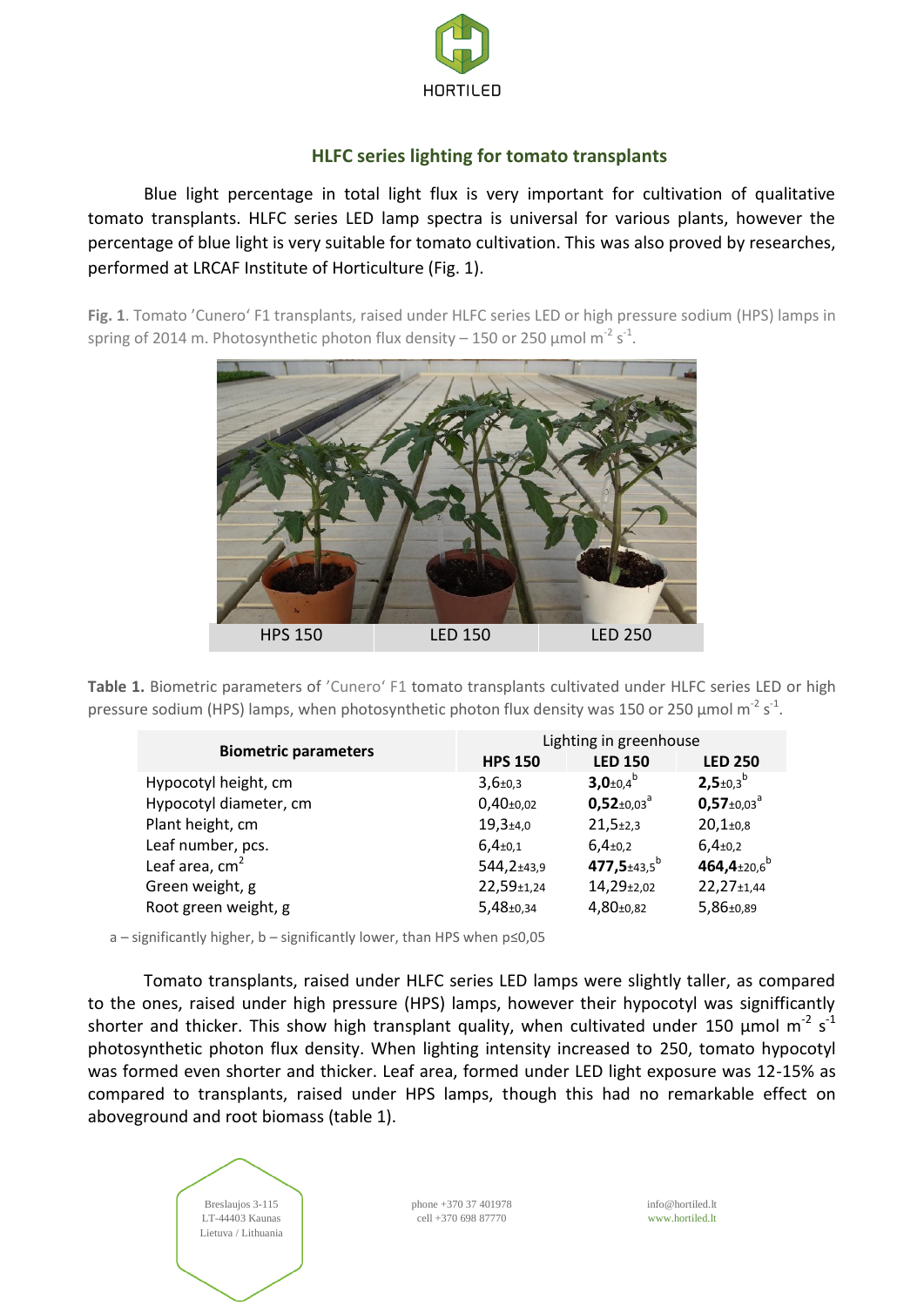

Experiments, performed with transplants of different tomato varieties (Fig. 2) show, that LED lighting is superior regarding tomato photosynthetic activity and plantmorphology. Higher photosynthesis intensity at lower chlorophyll index in leaves, as well as more intense accumulation of primary photosynthesis products – mosaccharides – in leaves, lower aboveground and root biomass ratio, higher uptake of micro and macro elements confirm physiologically favorable lighting conditions, that do not accelerate natural plant senescence (rapid development, stuctural carbohydrate accumulation etc.) The effect of lighting on tomato development and flower formation were differential. Tomato 'Cunero' transplants, resistant for environmental effects, developed equally, despite the applied lighting type. When 'Admiro' transplants, raised under LED formed a bit smaller flowers as compared with HPS illumination – their development lagged.

A-Photosynthesis intensity B-Chlorophyll index 10,0  $1,2$  $1.0$ 8,0  $\mu$ mol CO<sub>2</sub> m<sup>-2</sup> s<sup>-1</sup>  $0.8$  $6.0$ I Τ  $0.6$  $4.0$  $04$  $2.0$  $0.2$  $0,0$  $0,0$ 'Cunero' F1 'Admiro' F1 'Cunero' F1 'Admiro' F1 LED 150 HPS 150  $IFD 150$ **HPS 150** C- Aboveground part and root biomass ratio D-Flower height 5  $\overline{3}$  $2,5$  $\angle$  $\overline{\mathbf{z}}$ þ  $\frac{5}{5}$  1,5  $\mathbf{1}$  $0, 5$  $\sqrt{ }$  $\overline{0}$ 'Cunero' F1 'Admiro' F1 'Cunero' F1 'Admiro' F1 LED 150 **HPS 150 HPS 150**  $IFD$  150

**Fig 2.** Physiological indices of tomato transplants of different varieties, raised in spring season under HPS and HLFC series LED lighting. Photosynthetic photon flux density - 150  $\mu$ mol m<sup>-2</sup> s<sup>-1</sup>.

## **HLFC series lighting for tomato harvesting and fruit quality**

After transplanting in greenhouse, no significant remaining effect of lighting type, applied for transplant cultivation was observed (table 2). When tomato plants were illuminated during



phone +370 37 401978 cell +370 698 87770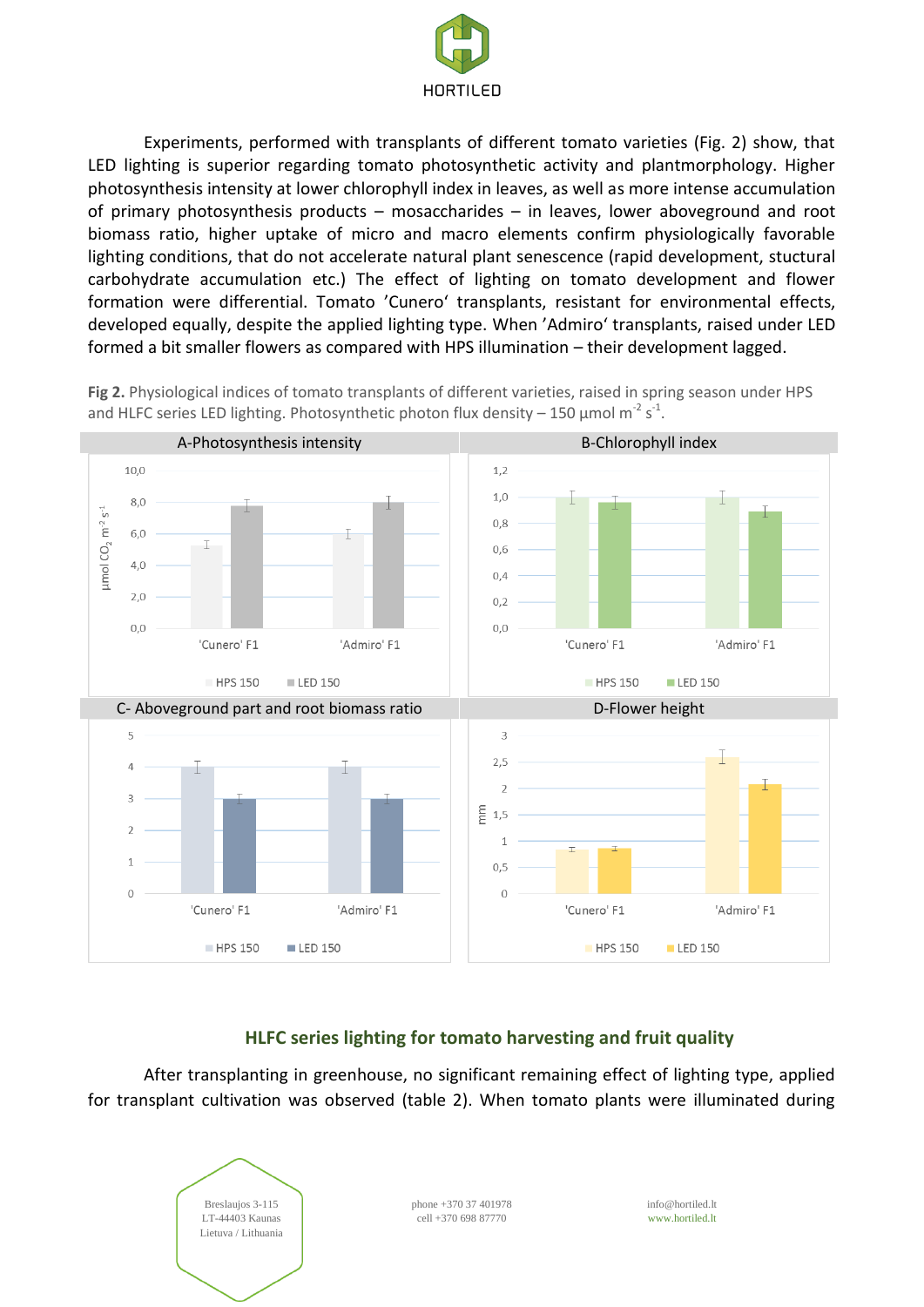

# harvesting, slight reduction in early harvest was determined, however - total harvest - even slightly bigger than non-illuminated tomatoes.

**Table 2.** Tomato 'Admiro' F1 harvest indices, when transplants raised under HPS or HFLC series LED lighting (HPS Transplants and LED Transplants) and when plants were illuminated with LED during harvesting in greenhouse. Photosynthetic photon flux density  $-150$  µmol m<sup>-2</sup> s<sup>-1</sup>.

| Harvest indices             | <b>HPS Transplants</b> | <b>LED Transplants</b>     | <b>LED Harvesting</b> |
|-----------------------------|------------------------|----------------------------|-----------------------|
| Early harvest, kg per plant | $0,9_{\pm 0,1}$        | $0.9{\scriptstyle \pm0.1}$ | $0,6{\pm}0.1$         |
| Total harvest, kg per plant | $10_{\pm 0.8}$         | $10_{\pm 0.5}$             | 11 <sub>±0,5</sub>    |
| Fruit weight, g             | $135 + 4$              | $130+2$                    | $140+4$               |

Evaluating lighting effects on ascorbic acid and phenolic compound contents in fruits, no remaining effect of lighting type, applied in transplant stage was observed. Higher contents of antioxidant compounds were determined in fruits, when LED lighting was applied during harvesting time (Fig. 2).

**Fig. 2.** Biochemical parameters of tomato 'Admiro' F1 fruits, when transplants were cultivated under HPS or HLFC series lighting, o when LED lighting was applied during harvesting (LED Harvesting). Photosynthetic photon flux density – 150  $\mu$ mol m<sup>-2</sup> s<sup>-1</sup>.



Total light effect on tomato transplant quality both resulted in better mineral element uptake in LED illuminated tomato transplant leaves (table 3). When plants were not illuminated after transplanting, higher concentration of calcium, potassium, zinc, manganese, and especially – iron in tomato leaves during harvesting. However, no higher fluxes of these elements to tomato fruits. When plants were illuminated during harvesting, mineral element contents in leaves were determined lower, as compared to non-illuminated plants.



phone +370 37 401978 cell +370 698 87770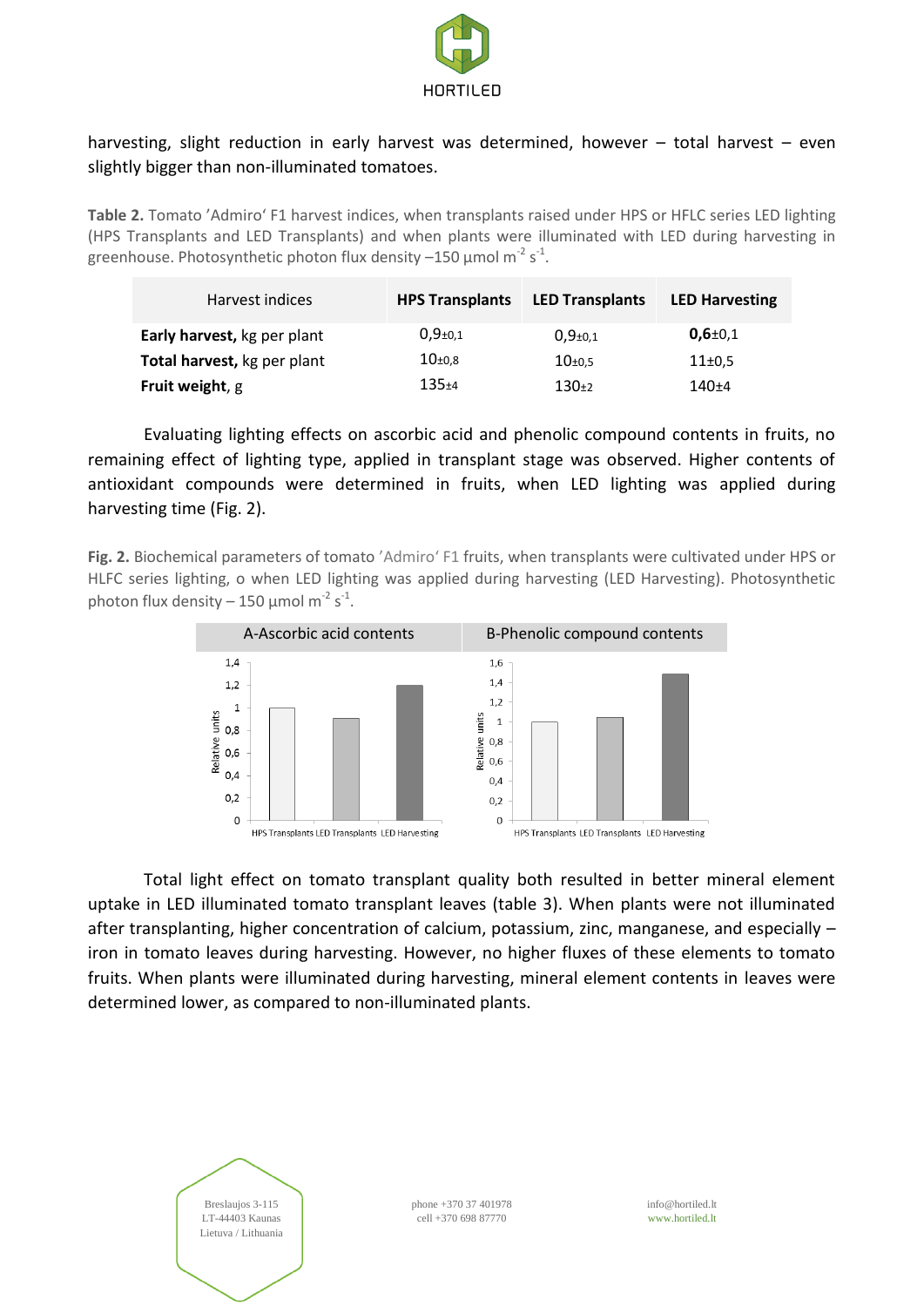

|            |    | <b>HPS</b>                  | <b>LED</b>                         | <b>LED</b>                          | <b>HPS</b>                 | <b>LED</b>                         | <b>LED</b>                         |
|------------|----|-----------------------------|------------------------------------|-------------------------------------|----------------------------|------------------------------------|------------------------------------|
|            |    | Transplants                 | Transplants                        | Harvesting                          | Transplants                | Transplants                        | Harvesting                         |
| Elements   |    |                             | <b>Leaves</b>                      |                                     |                            | <b>Fruits</b>                      |                                    |
| $mgg^{-1}$ | Ca | $5,1+0,1$                   | $10,2_{\pm0,1}$ <sup>a</sup>       | $6,4{\scriptstyle \pm0.1}^{\circ}$  | $0,2{\scriptstyle \pm}0,0$ | $0,2{\scriptstyle \pm}0,0$         | $0,1_{\pm 0,0}{}^{b}$              |
|            | К  | $3,3{\scriptstyle \pm0,0}$  | 5,6 $\pm 0.0$ <sup>a</sup>         | $3,5 \pm 0.0$ <sup>a</sup>          | $3,3{\scriptstyle \pm0,0}$ | $1,9{\scriptstyle \pm0,0}^{\rm b}$ | $2,3{\scriptstyle \pm0.0}^{\rm b}$ |
|            | Mg | $1,4{\scriptstyle \pm0.0}$  | $2,7{\scriptstyle \pm0.0}^{\circ}$ | $1,7{\scriptstyle \pm0,0}^{\rm a}$  | $0,2{\scriptstyle \pm}0,0$ | $0,1{\scriptstyle \pm0,0}$         | $0,1{\scriptstyle \pm0,0}$         |
|            | P  | $0,1{\scriptstyle \pm0,0}$  | $0,2{\pm}0,0^a$                    | $0,2{\pm}0.0^a$                     | $0,1{\scriptstyle \pm0,0}$ | $0,1{\scriptstyle \pm0,0}$         | $0,1+0,0$                          |
|            | Na | $1,1{\scriptstyle \pm0,0}$  | $1,6{\scriptstyle \pm0,0}^{\circ}$ | $1,0{\scriptstyle \pm0,0}^{\rm b}$  | $0,4{\scriptstyle \pm0,0}$ | $0,2_{\pm 0,0}$ <sup>b</sup>       | $0,3{\scriptstyle \pm0,0}^{\rm b}$ |
| ്ക<br>알    | Fe | $9,6{\scriptstyle \pm0,1}$  | $26,2_{\pm0,1}$ <sup>a</sup>       | $17,6{\scriptstyle \pm0.0}^{\circ}$ |                            | $0,1+0,0$                          | $1,4{\scriptstyle \pm0.0}$         |
|            | Zn | $1,7+0,1$                   | $2,1+0,1^a$                        | $1,1_{\pm 0,0}$ <sup>b</sup>        | $1,4{\scriptstyle \pm0,0}$ | $1,4{\scriptstyle \pm0,0}$         | $1,3{\scriptstyle \pm0,0}^{\rm b}$ |
|            | Mn | $21,7{\scriptstyle \pm0,4}$ | 48,4 $\pm$ 0,5 <sup>a</sup>        | $28,7{\scriptstyle \pm0,2}^{\rm a}$ | $0,6{\scriptstyle \pm0,0}$ | $0,9{\scriptstyle \pm0,0}^{\rm a}$ | $1,0_{\pm 0,0}$ <sup>a</sup>       |
|            | B  | $1,4{\scriptstyle \pm0,1}$  | $2,9{\scriptstyle \pm0,0}^{\circ}$ | $6,4{\scriptstyle \pm0,0}^{\circ}$  |                            |                                    |                                    |

**Table 3**. Mineral element contents in tomato leaves and fruits during harvesting. Photosynthetic photon flux density – 150 µmol m<sup>-2</sup> s<sup>-1</sup>. Results presented in green weight.

a – significantly higher, b – significantly lower than HPS; p≤0,05.

#### **Conclusions**

- Independently form applied LED lighting source, lighting spectra and intensity effects are specific for plant species, variety, and developmental level. Preparing plant lighting recommendations for commercial production in greenhouse, they should be adapted according plant morphological, physiological properties. In general, cucumbers are more sensitive to light, than tomato, which natural origin is from mountainous regions with high irradiation level and hybrids and varieties more resistant to unfavorable environmental effects are less sensitive for applied lighting conditions.
- Supplemental LED lighting resulted in higher tomato root biomass formation and better rooting, mineral uptake after transplanting.
- Tomato transplants, raised under LED lights, developed slower, after 2-3 weeks after transplanting in greenhouse, no significant growth differences were observed and total harvest determined even higher.
- Lighting affects assimilate distribution in cucumbers. The lower aboveground plant part and root weight ratio indices the higher material transport rate to roots, what resulted in better plant rooting.
- Properly selected lighting conditions can help minimize fertilizing costs due to higher mineral element uptake rates.

## **Methods**

**The objective of studies** – tomato hybrids 'Cunero' F1 and 'Admiro' F1. Experiments were performed in April-May of 2014 and 2015. Transplants were cultivated in heated V-type plastic greenhouse in polymer pots, filled with neutralized peat substrate with fertilizers (PG MIX (NPK

> Breslaujos 3-115 LT-44403 Kaunas Lietuva / Lithuania

phone +370 37 401978 cell +370 698 87770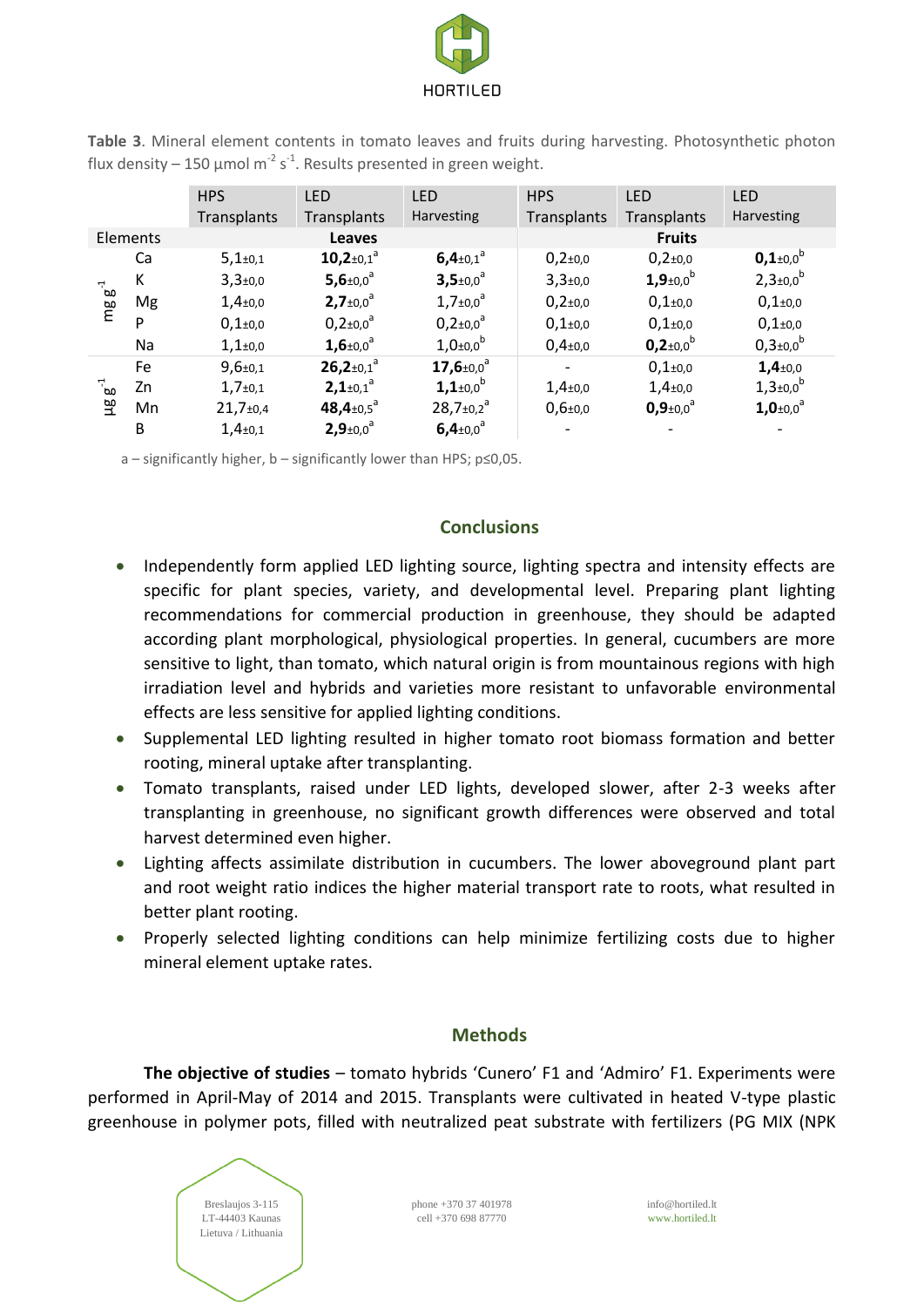

14-16-18; 1,3 kg/m<sup>3</sup>)). Together with natural lighting transplants were illuminated with HLFC series LED lamps at photosynthetic photon flux density of 150 or 250  $\mu$ mol m<sup>-2</sup>s<sup>-1</sup> and high pressure sodium lamps for reference (HPS, Son-T Agro 400 W, Philips). Photoperiod – 16 h. Day/night temperatūre 21/17°C.

Tomatoes were transplanted and further cultivated (May-July of 2015) in double plastic covered greenhouse. Tomatoes cultivated in 25L peat bags (2 plants per bag). Plant density –2,5 plants per square meter. Drip irrigation was used for plant nutrition. "Nutrifol" green and brown complex fertilizers, magnesium sulphate, calcium and ammonium nitrate were applied according to the growth stage. EC of nutrition solution – 2,5-2,8, pH 5,5-5,8. The residual LED and HPS lighting effect for transplant harvesting was evaluated, when no further artificial lighting was applied, or when plants were illuminated with HLFC series LED lighting during harvesting time. Photosynthetic photon flux density  $\sim$ 150 µmol m<sup>-2</sup> s<sup>-1</sup>.



After lighting experiment, transplant quality was evaluated. The photosynthetic pigment contents were evaluated by spectrophotometric method, biometric measurements were performed. Photosynthesis intensity was measured (Licor LI6400 XT). Micro and macro element contents were determined by ICP-OES method. After transplanting in greenhouse, biometric observations were performed, harvesting recorded. Fruit quality parameters (ascorbic acid, phenolic compound, saccharide contents evaluated. All measurements performed in three repetitions; results presented as average ±standard deviation.

> Breslaujos 3-115 LT-44403 Kaunas Lietuva / Lithuania

phone +370 37 401978 cell +370 698 87770